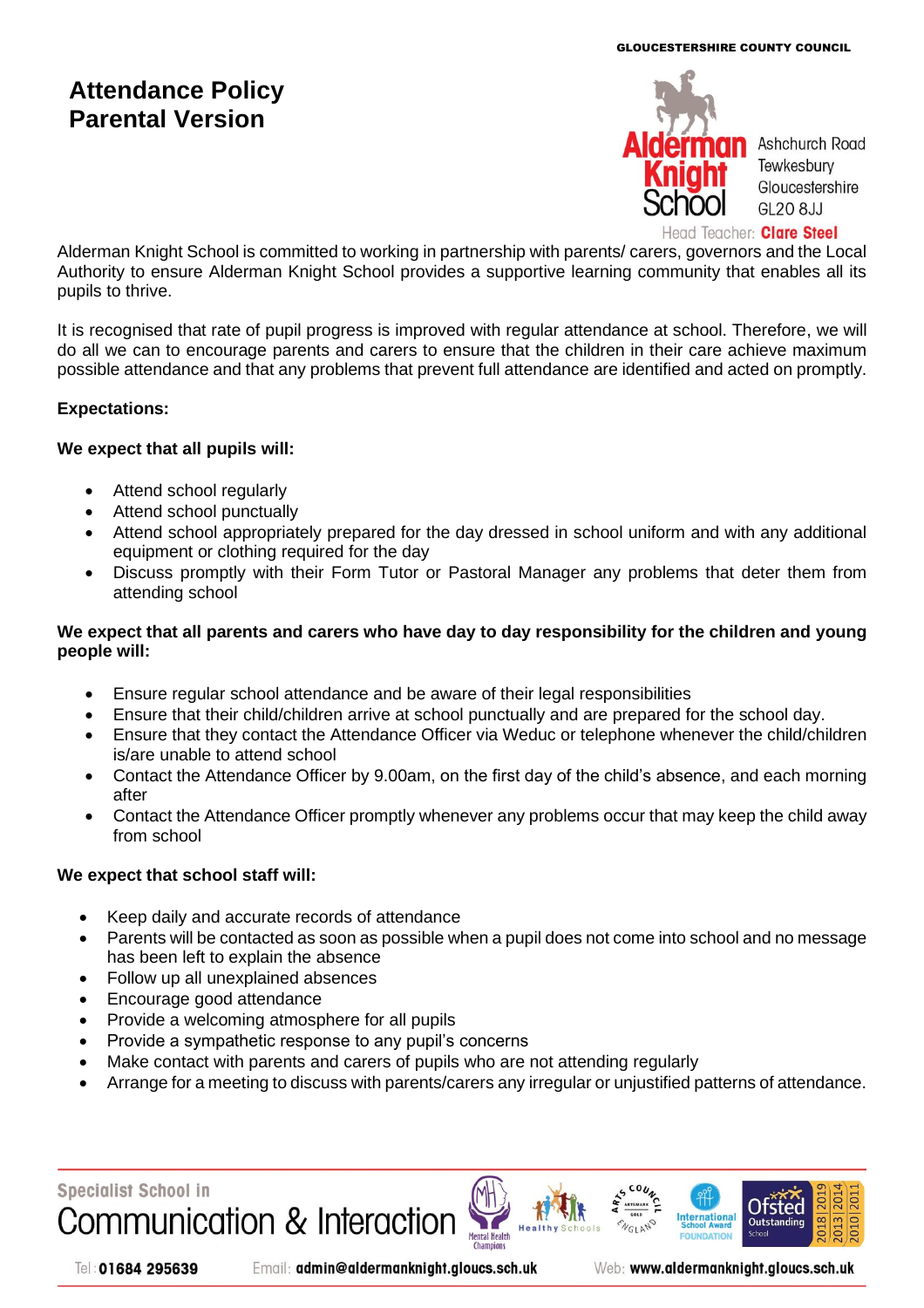# **1. Present at School (and Punctuality)**

It is the duty of parents to ensure that children attend school on time. This encourages habits of good timekeeping and lessens any possible classroom disruption.

*The school day starts at 8:40am for Key Stages 3 and 4.* Pupils must be in school for this time. Pupils who arrive after 8:50am will be marked as Late (Arrived After Registration Closed).

*The school day starts at 8:50am for Primary and Post 16.* Pupils must be in school for this time Pupils who arrive after 9.00am will be marked as Late (Arrived After Registration Closed).

Please rest assured that we are mindful of the issues with transport and traffic.

If a pupil is transported by taxi and arrives late to school, the school will contact the provider or parent to see if this was due to late collection or a delay at home. Such instances will be monitored.

If the school are aware of major disruption on the roads they are able to allow some flexibility to the above lateness criteria.

## **Effects of Late Arrival at School**

It is really important that pupils are supported to arrive on time and be present for registration sessions. As you are aware we have deliberately built in additional tutor time for our pupils so that we can help settle them for the day. When a child arrives late to school, they will miss important information about the day as well as important parts of our day, all built in to support your children. This includes; assemblies, wake and shake sessions, reading sessions, weekly maths challenges and general time for discussing plans for the day and checking in how everyone is feeling. It is really hard for children when they are late to just come in and try and catch up.

It would be reasonable to imagine that only being 5 or 10 minutes late does not impact much on the learning opportunities of your child. However, small amounts of time add up to a significant chunk of time that really will make a difference.

| <b>Minutes Late per Day</b> | <b>Equates to Days of Teaching Lost in one Year</b> |
|-----------------------------|-----------------------------------------------------|
| 5 Minutes                   | 3 Days                                              |
| 15 Minutes                  | 9 Days                                              |
| 30 Minutes                  | 18 Days                                             |

# **Actions that will be taken as a result of lateness**

When a pupil arrives late to school, they will be signed in by the office staff in the school's Main Reception. A member of the pastoral team will support the attendance officer with this daily and as well as time of arrival they will establish the reason for lateness. Pupils will also be asked about their lunch preferences at this time.

The tutor team need to monitor lateness and will ensure that parents/ carers are aware if pupils have arrived late and give the reason why. If a taxi is repeatedly late then the school office will contact the taxi company directly.



Tel: 01684 295639

Email: admin@aldermanknight.gloucs.sch.uk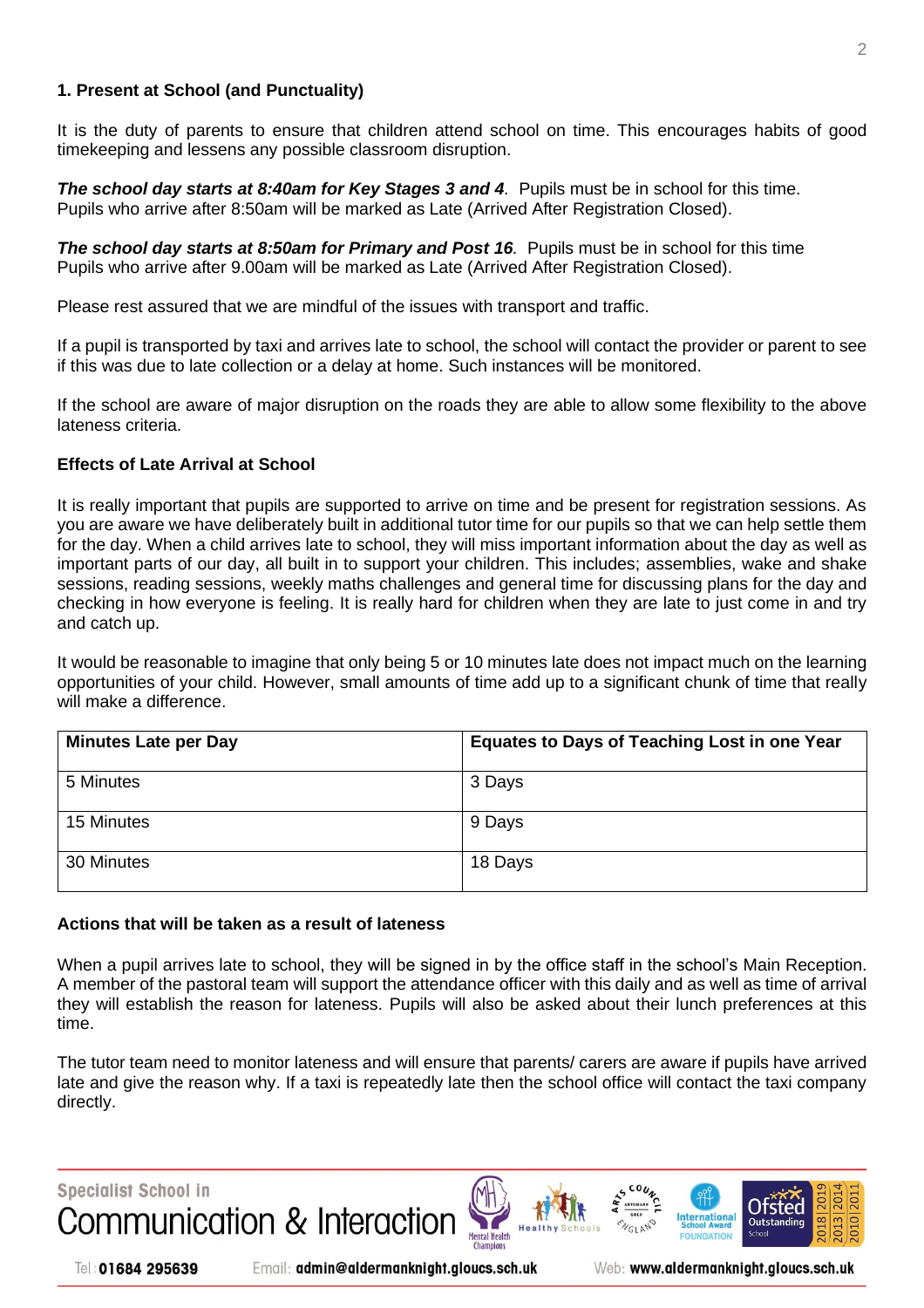If pupils are being brought in by parents/ carers and are late, then the tutor needs to remind parents of the importance of punctuality and monitor carefully. If no improvement, then tutors should involve their pastoral manager. If the situation does not improve, the pastoral managers need to send a letter home or call a meeting.

When a pupil is identified as being regularly late (hitting the triggers) and there is no sufficient explanation for the continued lateness, the attendance officer will, on the agreement of the pastoral manager, send an initial information letter to the parents/ carers or will notify the local authority transport team.

# **Communication by letter with Parents/ Carers when punctuality becomes a significant concern.**

The trigger for a more formal approach and the sending of a letter may differ from pupil to pupil depending on individual circumstances.

| Letter         | <b>Punctuality</b><br><b>Communication</b>            | <b>Responsible</b>    | Potential trigger - please note this may vary<br>depending on an individual pupil's<br>circumstances and issues should always be<br>discussed between tutor team and with<br>parents/ carers first and then pastoral team<br>before formal action taken. |  |
|----------------|-------------------------------------------------------|-----------------------|----------------------------------------------------------------------------------------------------------------------------------------------------------------------------------------------------------------------------------------------------------|--|
|                | <b>Punctuality Letter of Concern</b>                  | Attendance<br>officer | 2 lates in a week to be discussed with parents<br>and if continues with similar frequency, letter<br>sent when reaches 10 lates (or earlier if tutor<br>team/ pastoral feel appropriate)                                                                 |  |
| $\overline{2}$ | <b>Formal Written Warning</b>                         | Attendance<br>officer | Letter has no impact within first 4 weeks of first<br>letter being sent.                                                                                                                                                                                 |  |
| 3              | Invitation to Attendance<br>Improvement Meeting (AIM) | Attendance<br>officer | Lates continuing despite formal letter                                                                                                                                                                                                                   |  |
| 4              | Follow Up to AIM                                      | Pastoral<br>manager   | AIM targets not hit                                                                                                                                                                                                                                      |  |
| 5              | <b>Penalty Notice Warning</b>                         | Head teacher          | Parent/ carer not working with the school to<br>improve situation and lateness continues                                                                                                                                                                 |  |

# **2. Authorised Absence**

'Authorised absence' means that the school has either given approval in advance for a pupil of compulsory school age to be away from the school, or has accepted an explanation offered afterwards as justification for absence.

An absence is authorised by the school when a pupil:

- Is absent with the prior permission of the school
- Too ill to attend school or attending a medical appointment (and school have been informed)
- Absent due to a religious observance
- **Bereavement**
- **Exclusion**
- Traveller parents

# **2.1 Illness:**

In most cases, absences for illness which are reported by following the school's absence reporting procedures will be authorised. That is unless the school has a genuine concern about the authenticity of the



3

Tel: 01684 295639

Email: admin@aldermanknight.gloucs.sch.uk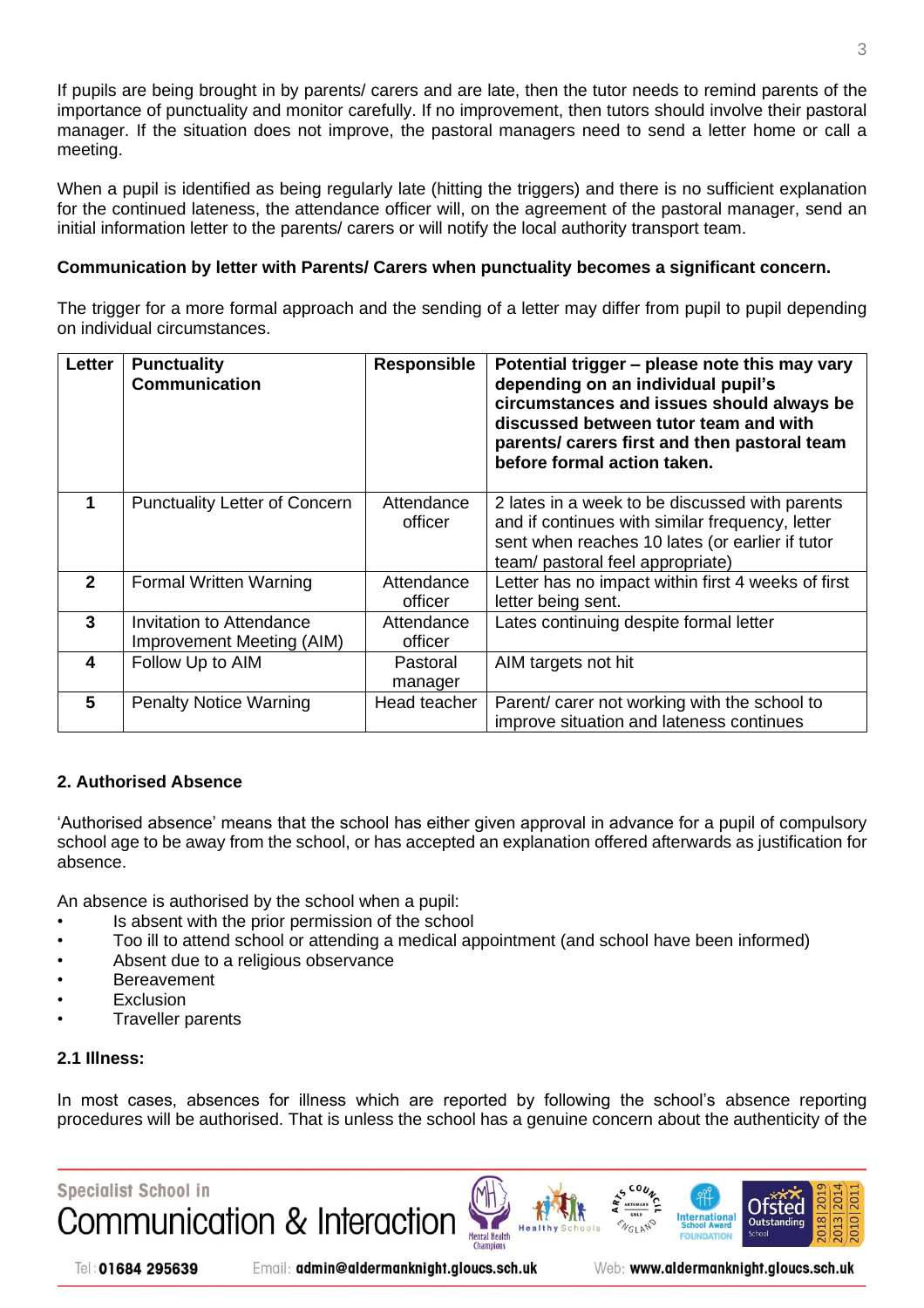illness. If the school is not satisfied about the authenticity of the illness, the absence may be recorded as unauthorised.

The reporting of absence due to illness remains the responsibility of the parent. Absences due to illness which have not been reported to the school by the parent on the first day of absence may not be authorised.

If your child is ill and unable to attend school, please inform the school attendance officer, either via telephone or Weduc, **by 9:00am on the first day of illness**. You can of course let the tutor team know but it is very important that the attendance officer is notified too. The tutor team may not be able to pass a message to the office before they contact you.

**If a child is absent for more than one day, parents/ carers are expected to contact the school each day by 9:00am to provide an update on their child's condition, unless otherwise agreed by the school.**

## **2.2 Dental/ Medical appointments:**

Parents are requested to notify the attendance officer as far in advance as possible of all planned appointments. **You will be asked to provide proof of appointments** e.g. letters etc. Where possible we ask that these appointments are made out of school time or during school holidays, especially for routine check-ups.

## **3. First Day of Absence**

If the school has not been informed as to the reason for a child's absence, then they will contact the person allocated as priority 1 on the child's emergency details. The school aim to do this between the hours of 9:00am -10:00am each day. The attendance officer will contact via Weduc/ Email in the first place, followed by a telephone call if there is no response within an hour of sending the message.

The school will ask that an expected return date is given if possible.

If the school is unable to contact any of the numbers provided as contacts, and is concerned for the welfare of the pupil, we may request a Welfare Check from the safeguarding team or police.

If a child with an allocated social worker has 2 days or more of absence, the school are required to notify the social worker.

### **4. Further Days of Absence**

If the school has not previously been informed as to the reason for a child's continued absence, then they will follow the process in point 3 above.

### **5. Long Term Absences**

There may be an occasion where a pupil will be absent from school for longer than two weeks. This could be due to visiting family abroad or a religious occasion. In these circumstances a forwarding contact address, telephone number and email address must be produced for the period of time the pupil is absent. Weduc/SIMS will be pre-populated for the expected absence time and an expected return date listed.

### **6. Leave of Absence Requests – 'Exceptional Circumstances'**

Legislation states that schools can no longer authorise any leave of absence unless there are exceptional circumstances. Parents/carers must submit a Request for Leave of Absence form through Weduc giving the reason for the absence. The school will consider each application individually, taking into account the specific



Email: admin@aldermanknight.gloucs.sch.uk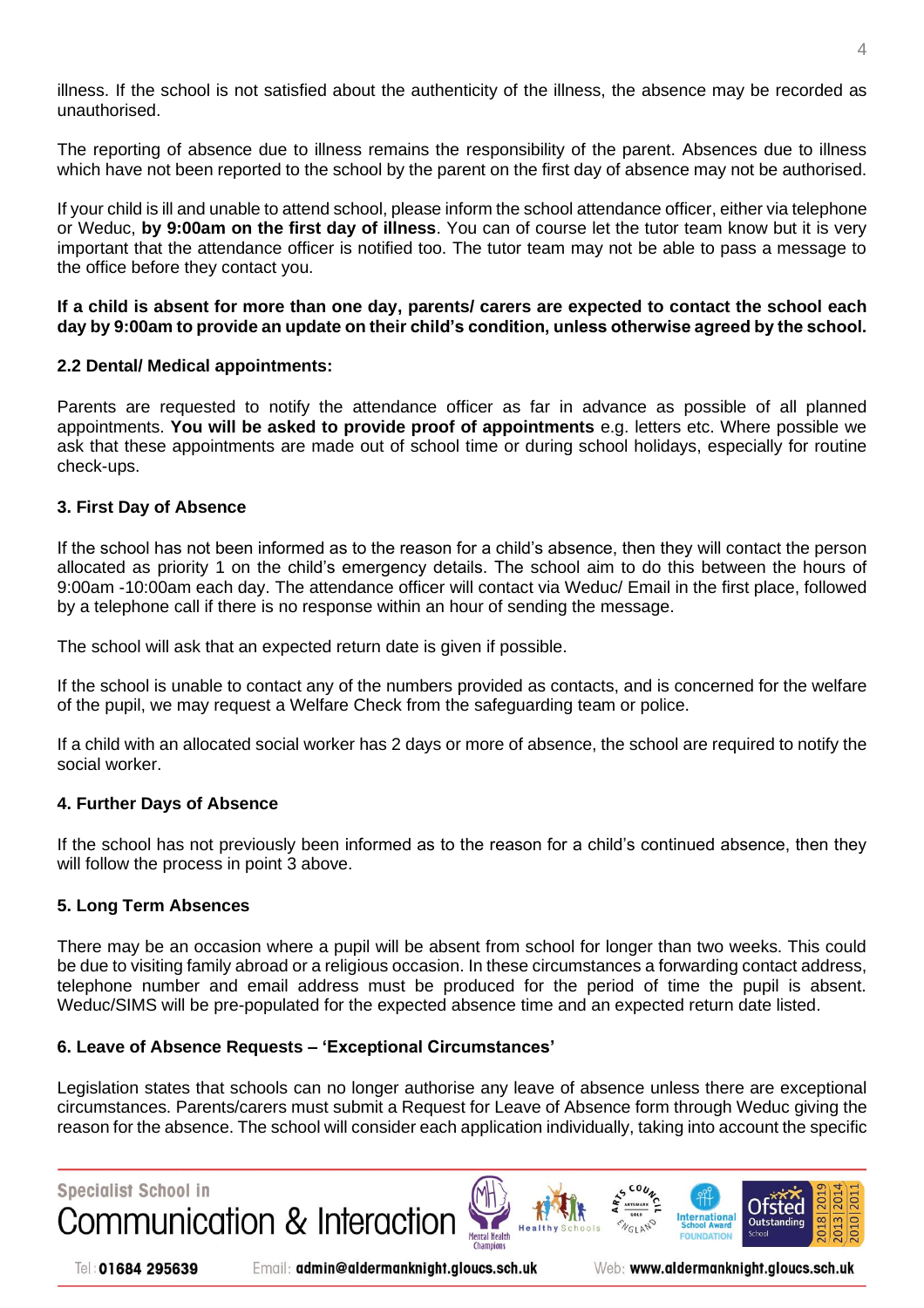facts and circumstances and relevant background context behind the request. The request must be made by the parent/ carer with whom the child normally lives, and permission must be sought in advance.

The school will not grant leave of absence unless there are exceptional circumstances. The school must be satisfied that there are exceptional circumstances, based on the individual facts and circumstances of the request whilst taking into consideration the pupils current attendance. Please be aware that you may be required to provide the school with additional information in order to support your request.

Please note if the school does not consider the request to be exceptional circumstances it will be refused.

Absences taken without the permission of the headteacher will be marked as unauthorised absence.

## **7. Unauthorised Absence:**

An absence of a pupil is marked as unauthorised when a pupil is absent from school and the school is not satisfied with the reasons given for the absence.

Absence will be unauthorised if a pupil is absent from school without the permission of the school. Whilst parents/ carers can provide explanations for absences, it is the school's decision whether to authorise the absence or not.

Unauthorised absence may include:

- Absences which have never been properly explained
- Pupils who arrive at school too late to get a mark
- Shopping
- **Birthdays**
- Examples such as waiting at home for a washing machine to be mended, or a parcel to be delivered
- Day trips
- Long weekends and holidays in term time (unless very exceptional circumstances are agreed in writing, in advance by the school)
- In the case of term time leave if a pupil is kept away from school longer than was agreed, the additional absence is unauthorised

Unauthorised absences may result in Legal Sanctions, usually Penalty Notices or Prosecutions.

| <b>Attendance Rate</b> | <b>School Days Missed</b> |
|------------------------|---------------------------|
| 98% attendance means   | 4 school days missed      |
| 95% attendance means   | 10 school days missed     |
| 93% attendance means   | 12 days missed            |
| 90% attendance means   | 19 school days missed     |
| 80% attendance means   | 38 school days missed     |

### **8. Actions that will be taken as a result of persistent non-attendance**

The school will always look to work with families to ensure attendance at school is as good as it can be.

If the pupil's attendance does not improve following the AIM then a Warning of Penalty Notice letter will be sent by the Headteacher. This imposes a 15 school day timeframe requiring 100% attendance before referral to the Local Authority.

Mental Health

# **Specialist School in** ommunication & Interaction:



Email: admin@aldermanknight.gloucs.sch.uk

International

Otsted